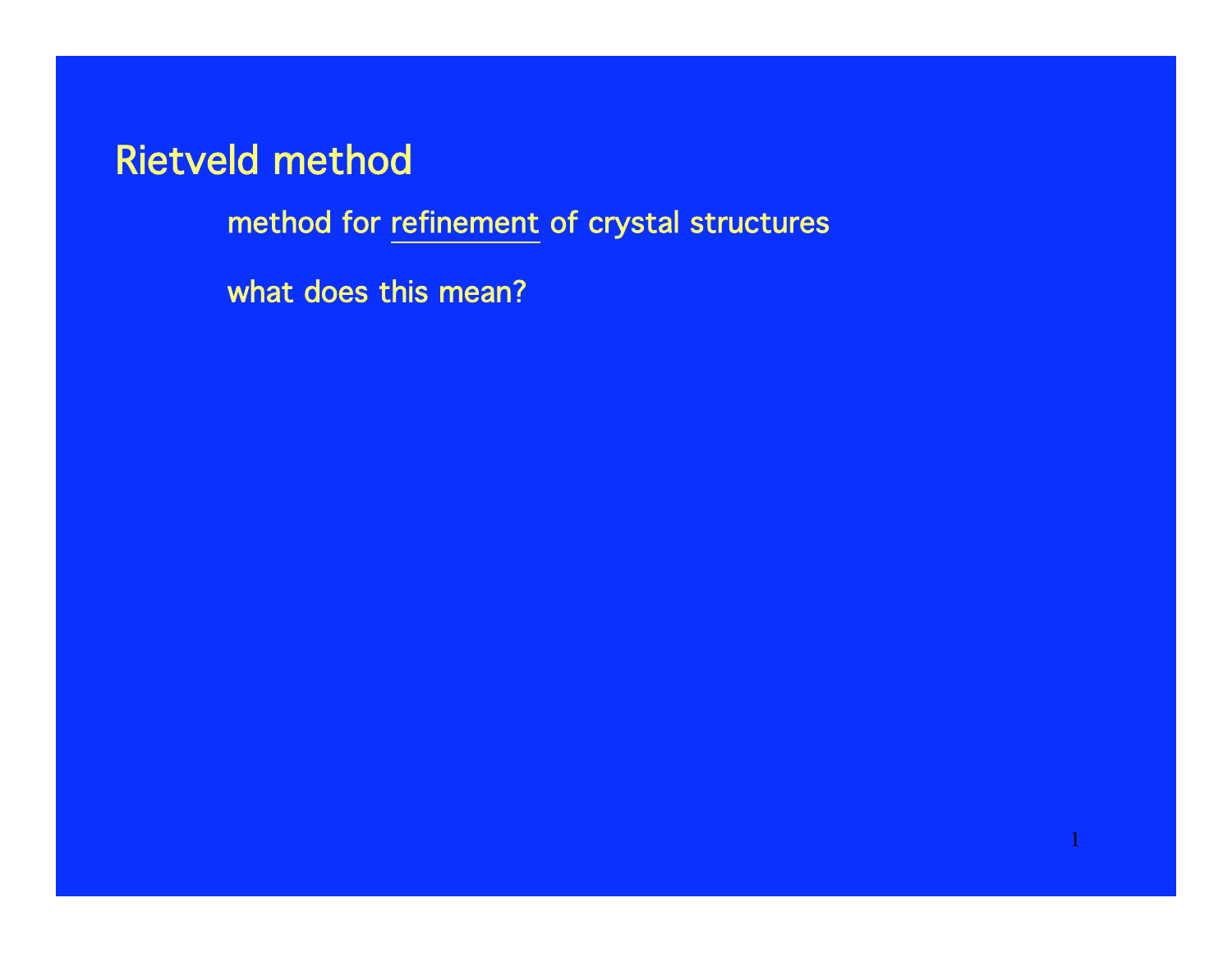method for refinement of crystal structures

what does this mean?

Crystal structure considered known when atom positions known very precisely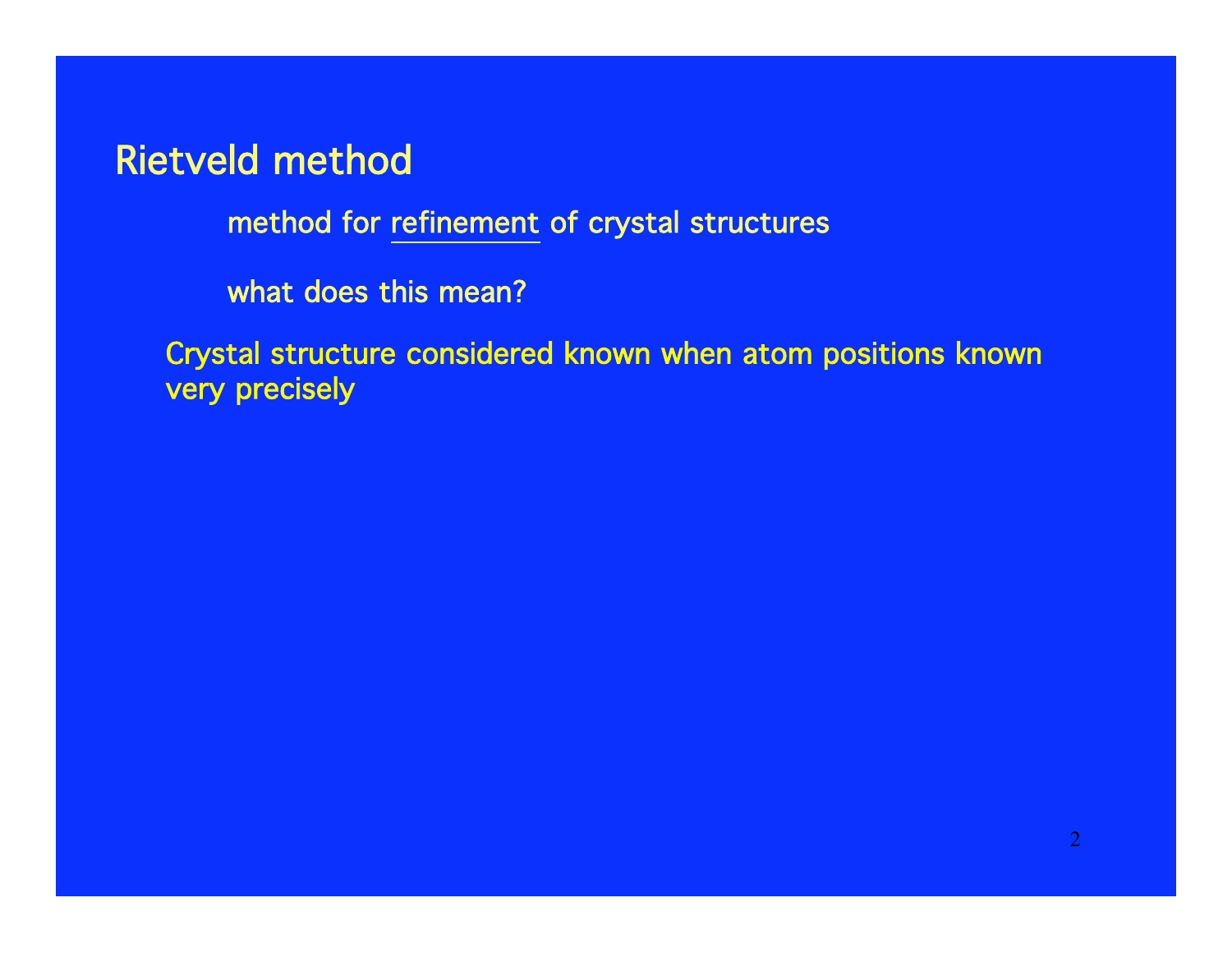method for refinement of crystal structures

what does this mean?

Crystal structure considered known when atom positions known very precisely

```
LaCoAl_4\,
```
Pmma  $a = 7.701$ ,  $b = 4.082$ ,  $c = 7.023$  Å

```
La 2e (1/4 0 0.388) ….
Co 2e (1/4 0 0.813) ….
Al<sub>1</sub> 2a (0 0 0) ....
Al
2 2f (1/4 1/2 0.022) ….
Al<sub>3</sub> 4f (0.061 1/2 0.708) ....
```
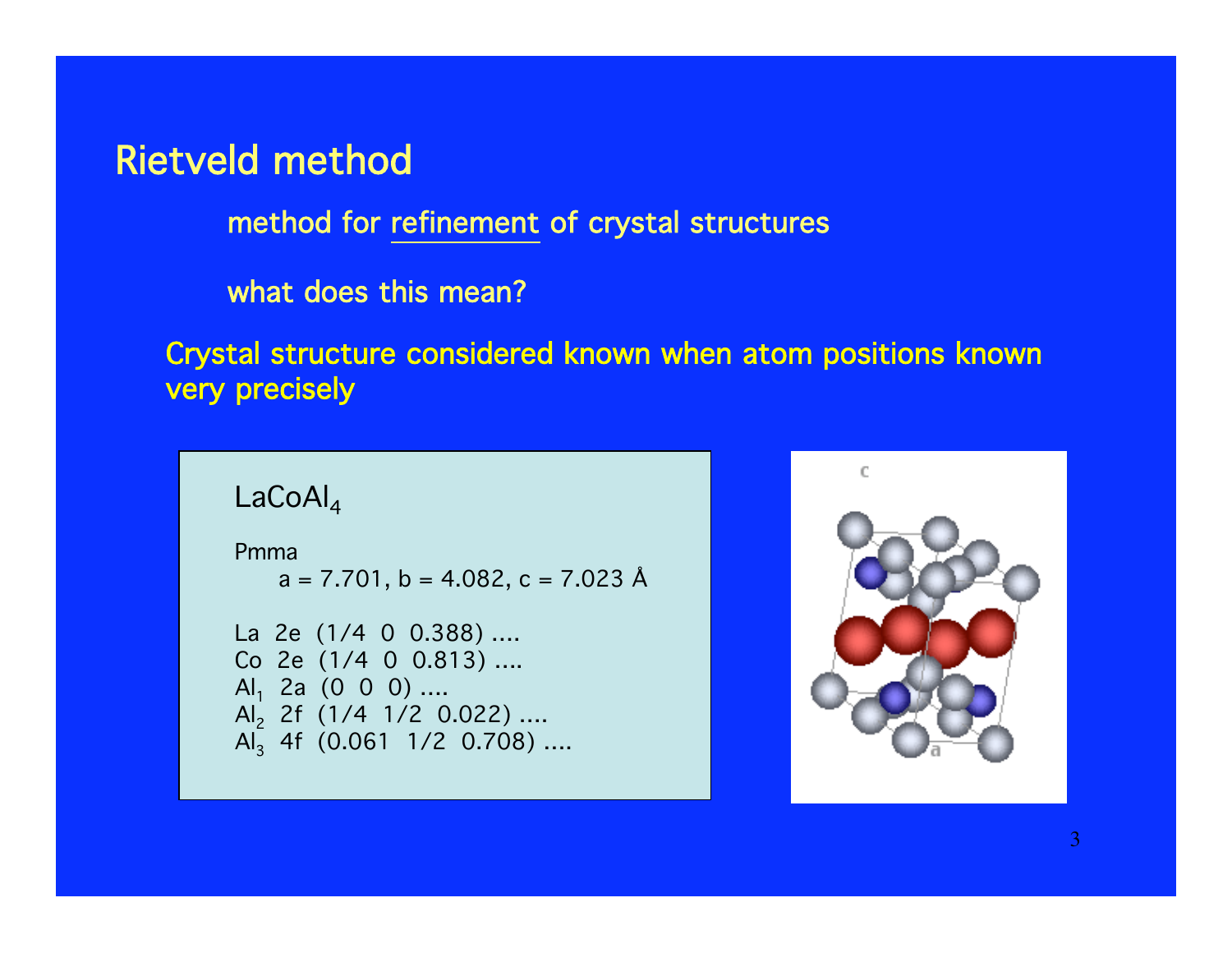method for refinement of crystal structures

what does this mean?

Crystal structure considered known when atom positions known very precisely

X-ray diffraction data used for structure determination reflection positions ––> cell size, space group symmetry intensities ––> atom positions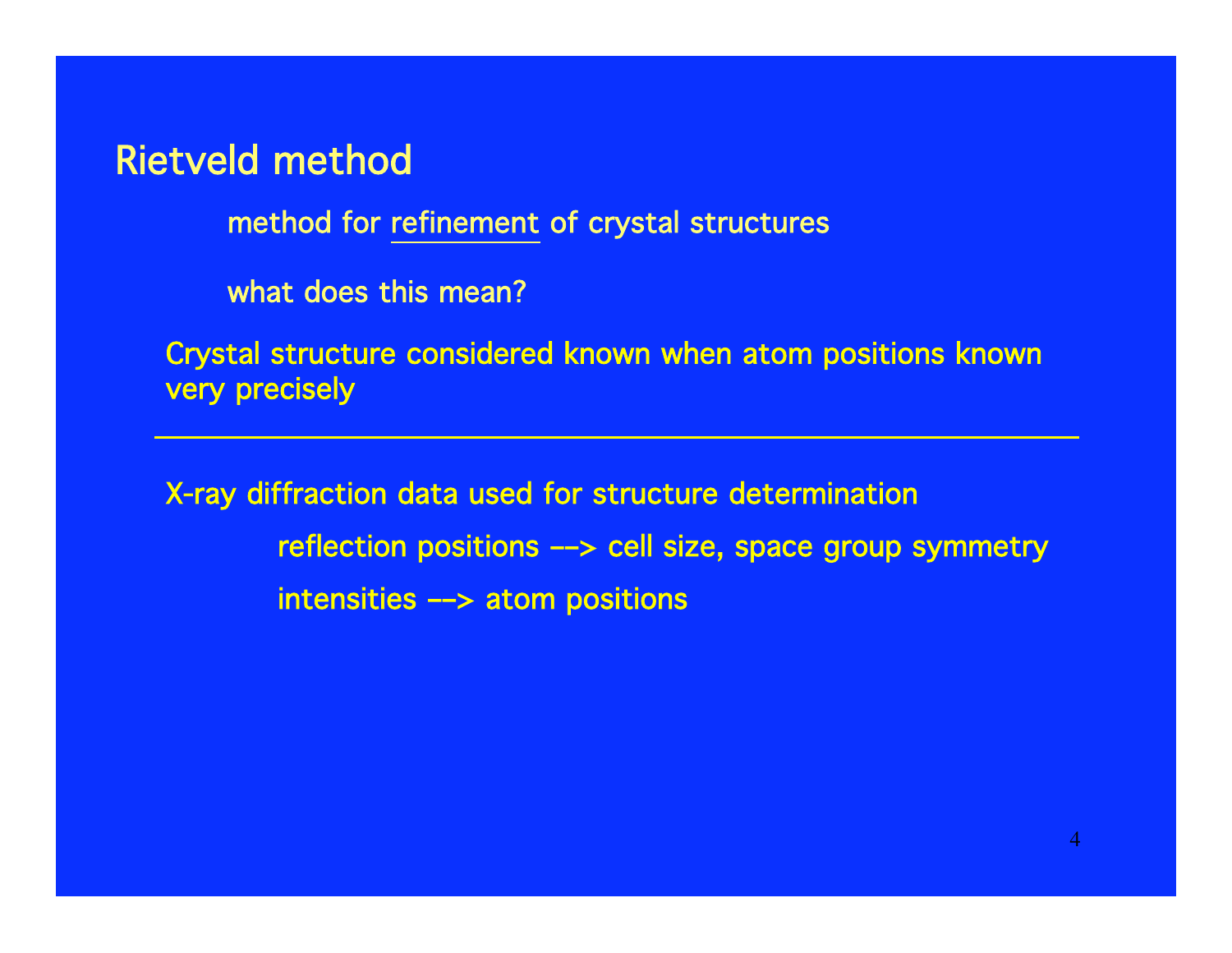method for refinement of crystal structures

what does this mean?

Crystal structure considered known when atom positions known very precisely

X-ray diffraction data used for structure determination reflection positions ––> cell size, space group symmetry intensities ––> atom positions

Thus precise lattice parameters & precise atom positions determined in 2 separate steps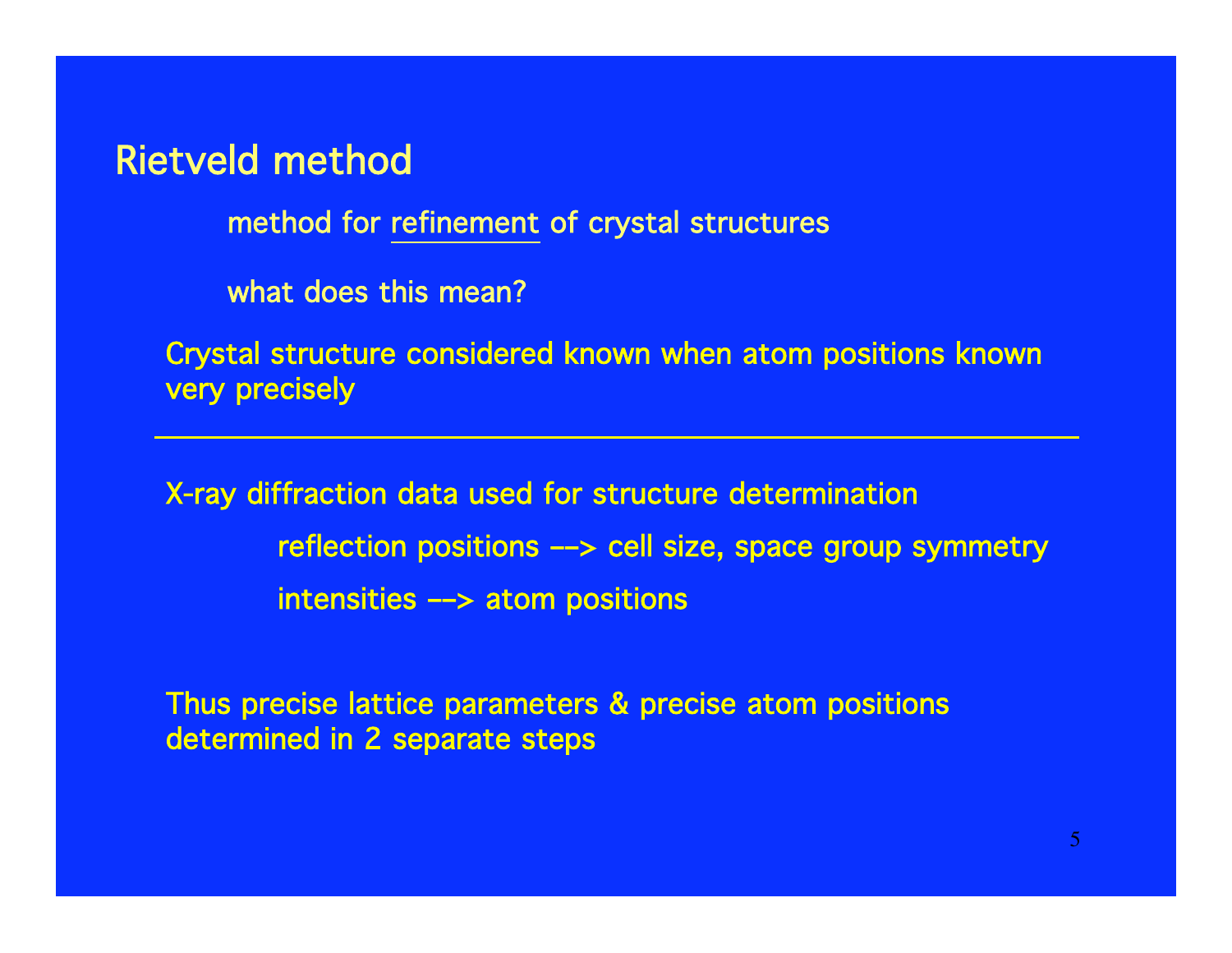method for refinement of crystal structures

what does this mean?

Crystal structure considered known when atom positions known very precisely

X-ray diffraction data used for structure determination reflection positions ––> cell size, space group symmetry intensities ––> atom positions

 $I_{hkl} \sim I F_{hkl}$ |<sup>2</sup> F<sub>hkl</sub> =  $\sum f_j e^{2\pi i (hx_j + ky_j + Iz_j)}$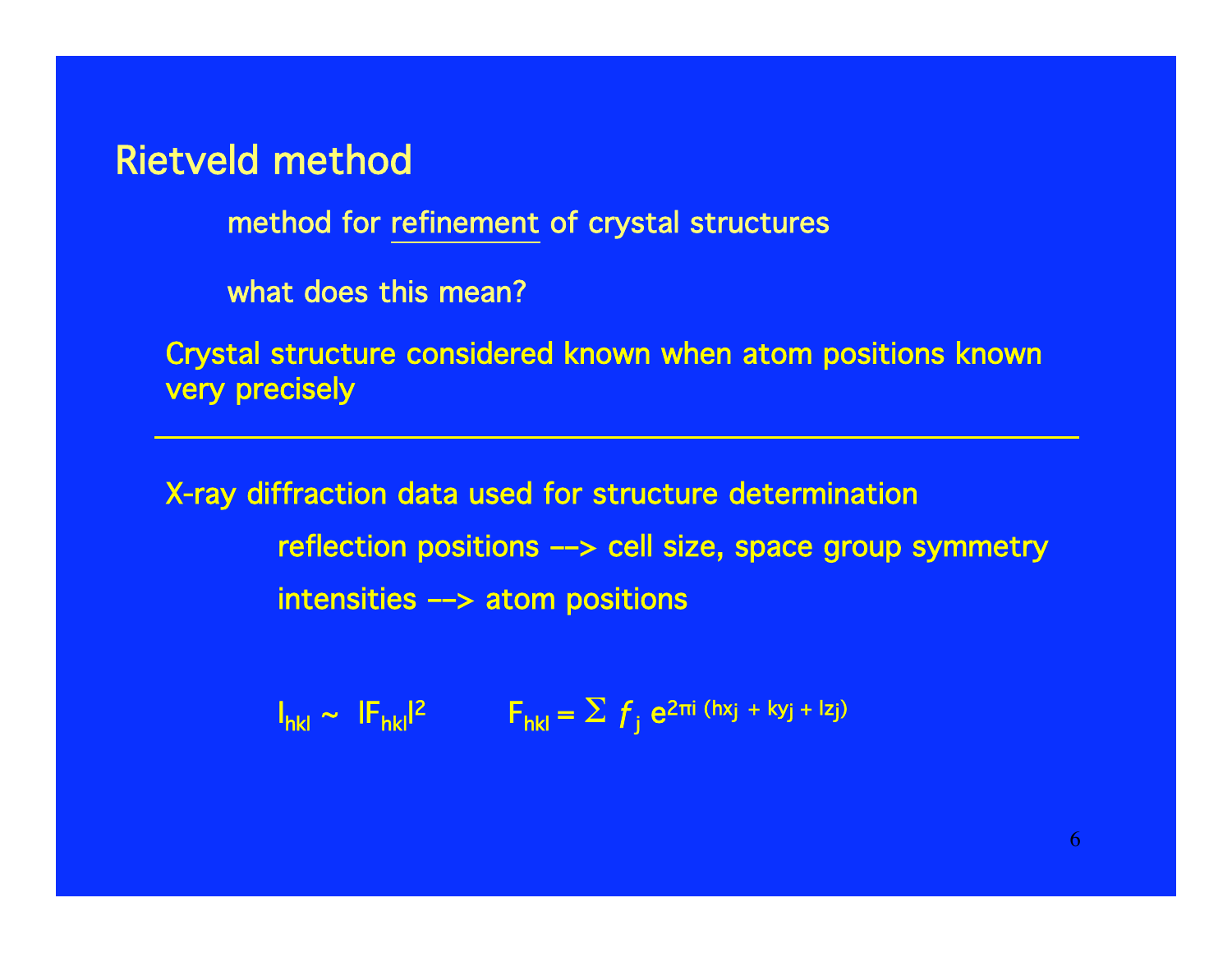method for refinement of crystal structures

what does this mean?

Initial values of atom positions obtained during structure analysis rarely the most precise values – & closest to truth

Values must be refined - use least squares procedure to make small adjustments in atom positions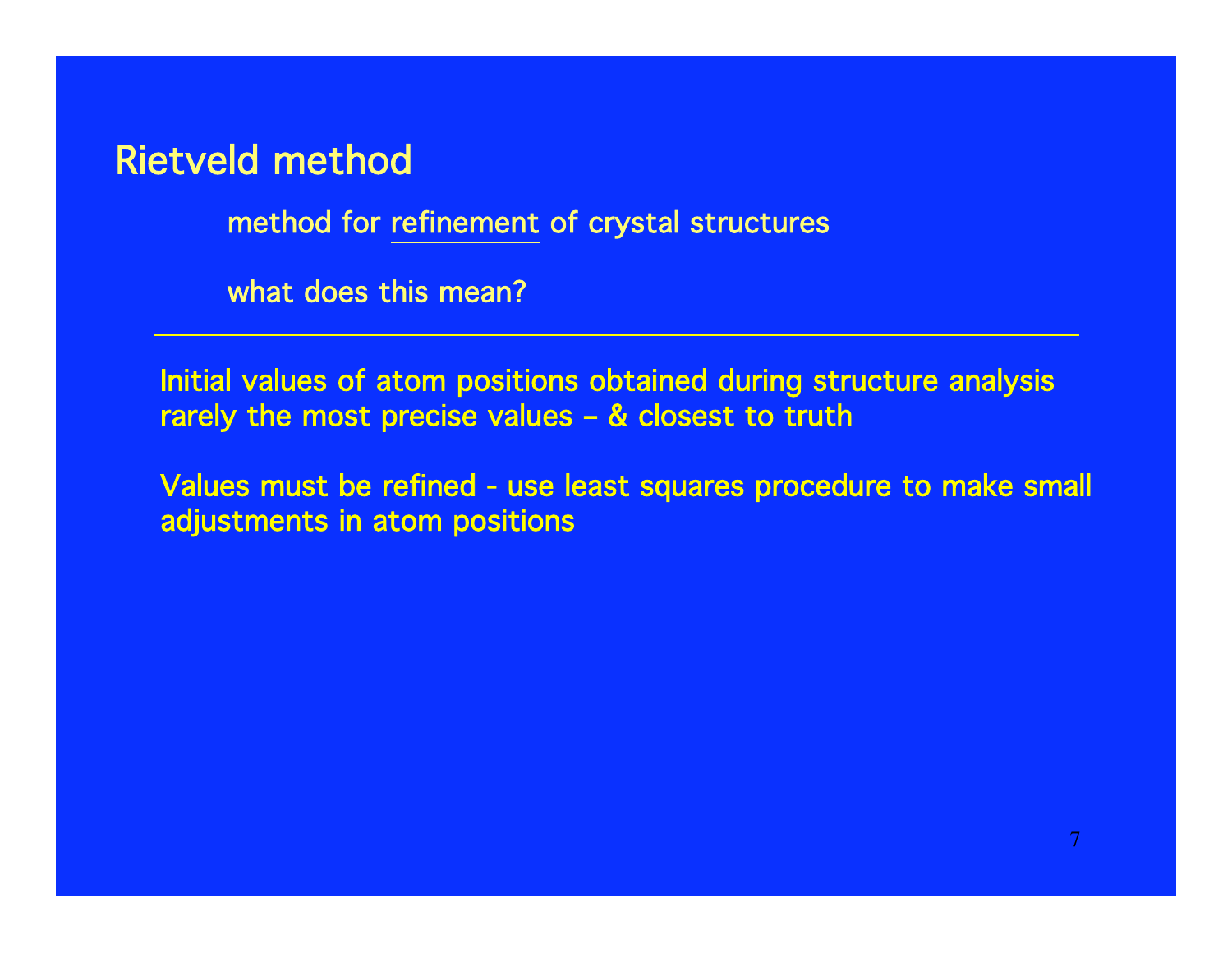#### Previously:

Determine areas under all observed Bragg peaks

Use these intensities to get model for structure

Refine model on basis of reflection intensities

Mostly single crystal intensities used, but same procedure used for "powder" patterns

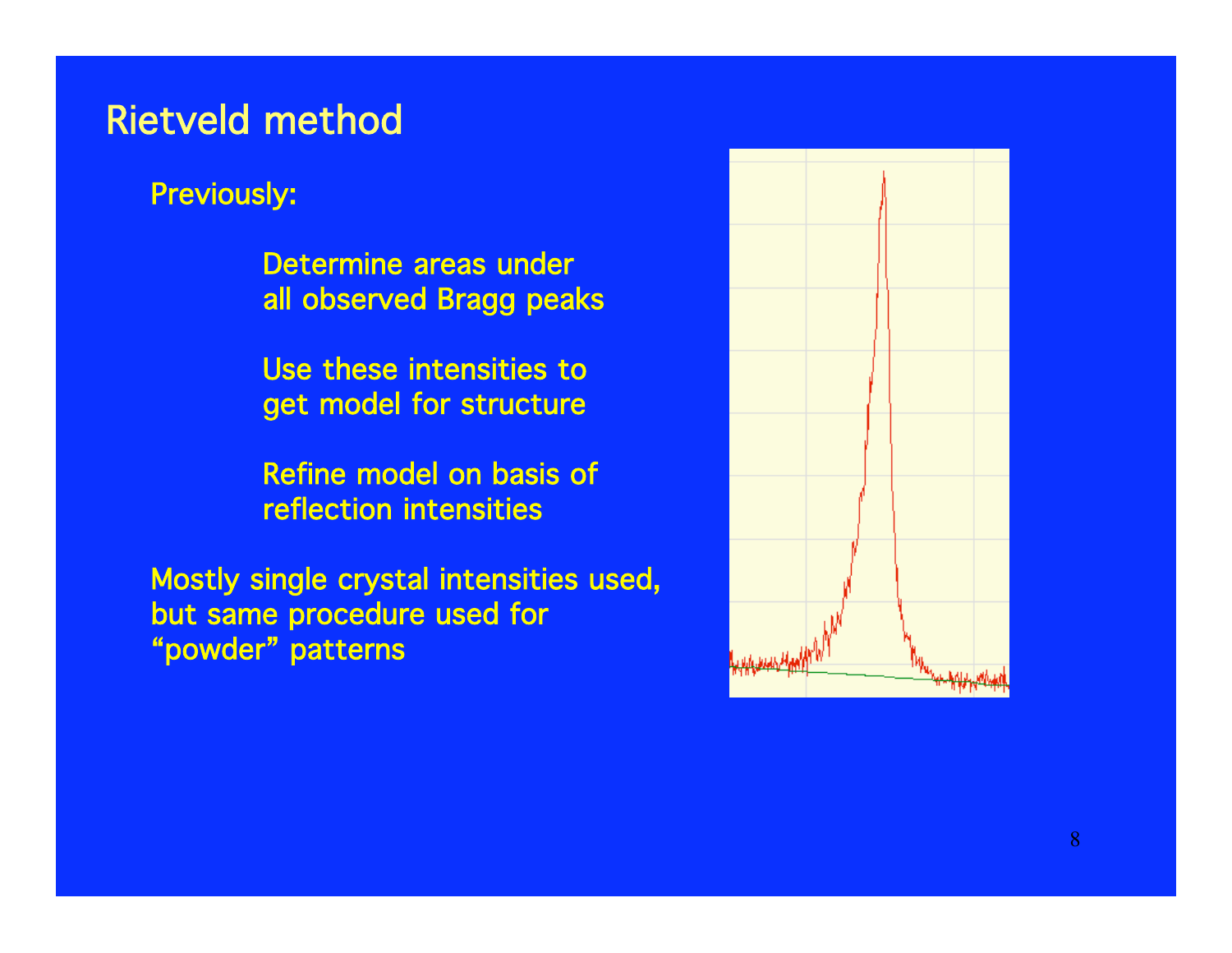

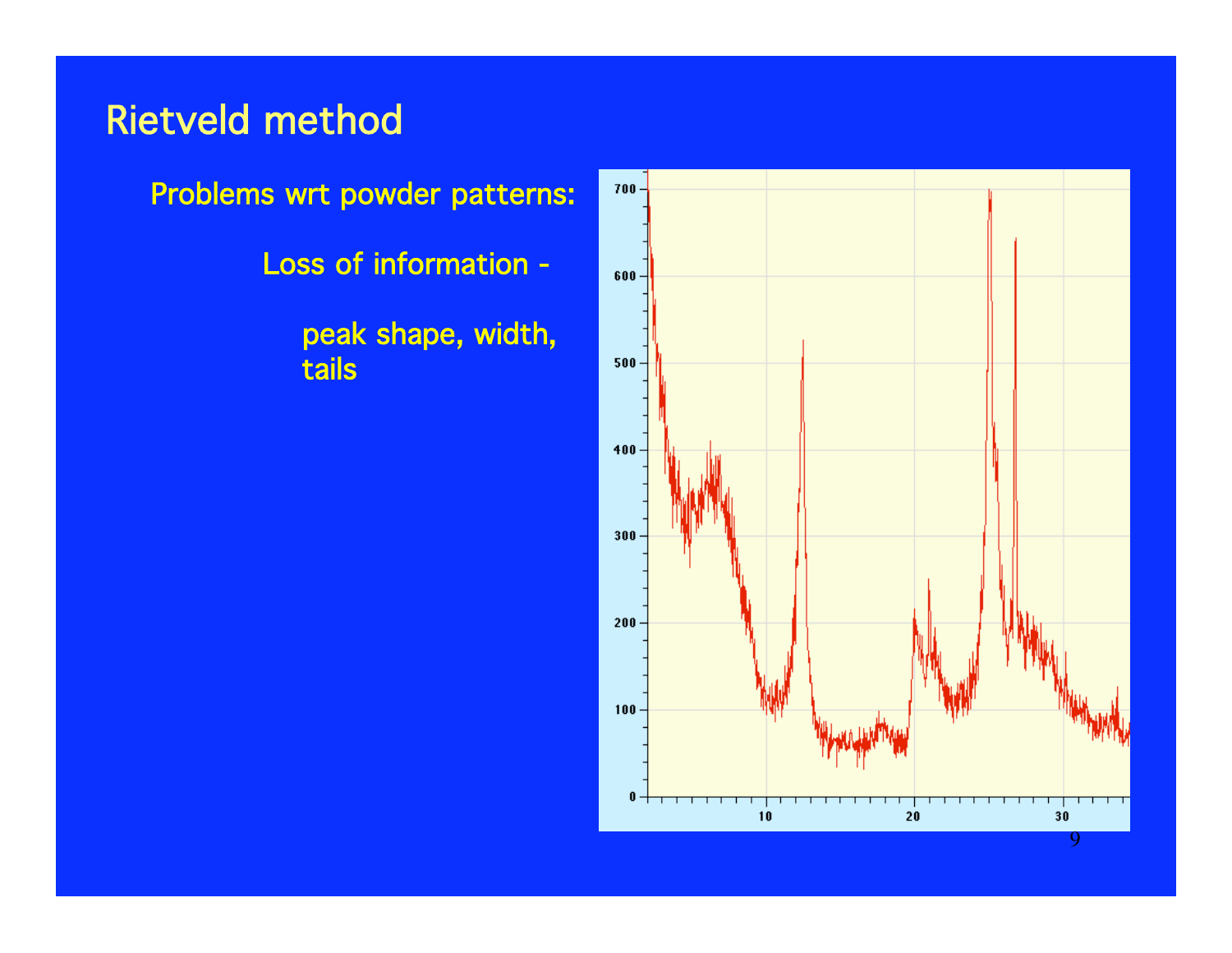Problems wrt powder patterns:

Loss of information -

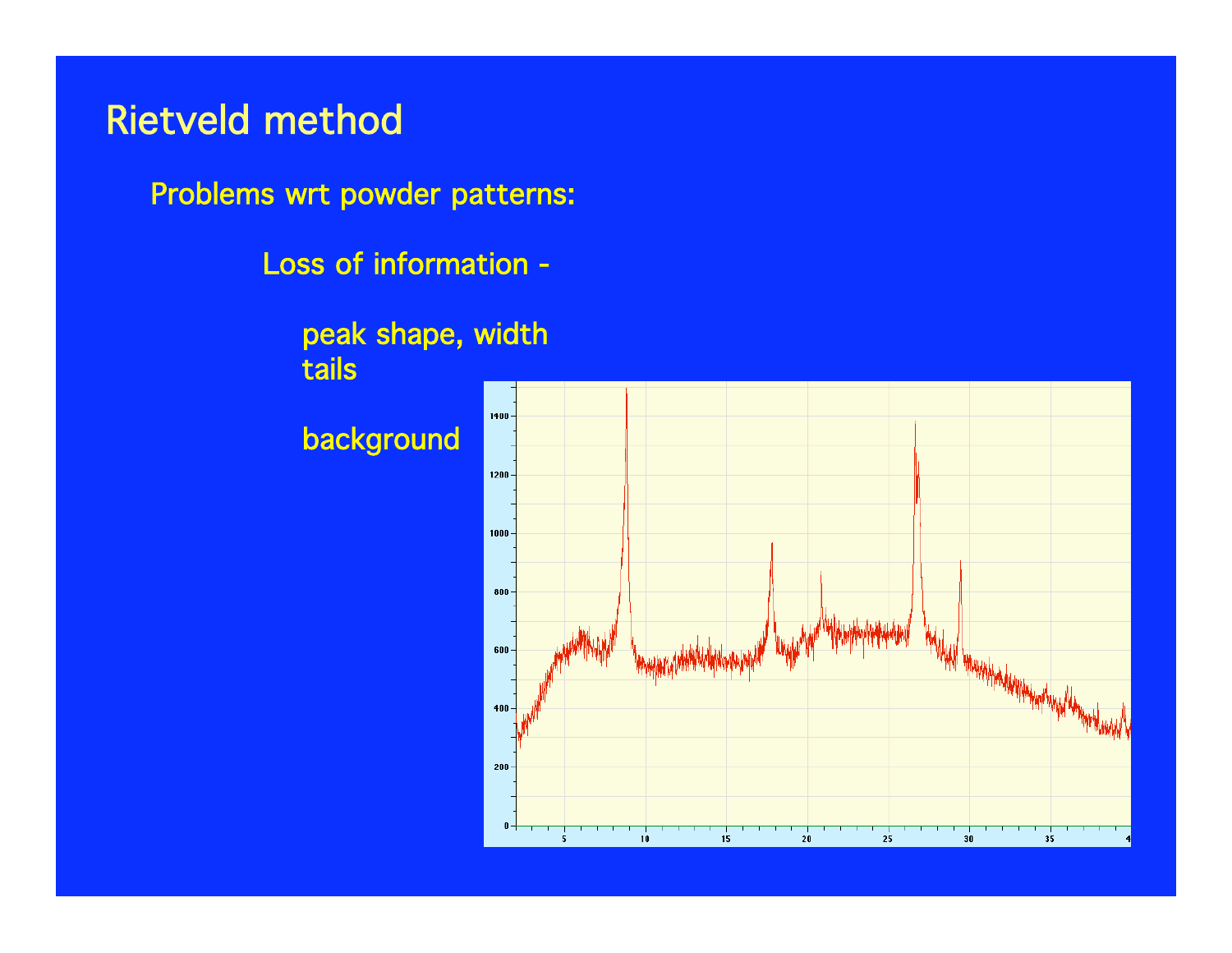Problems wrt powder patterns:

Loss of information -

 peak shape, width tails

background

Peak overlap problems

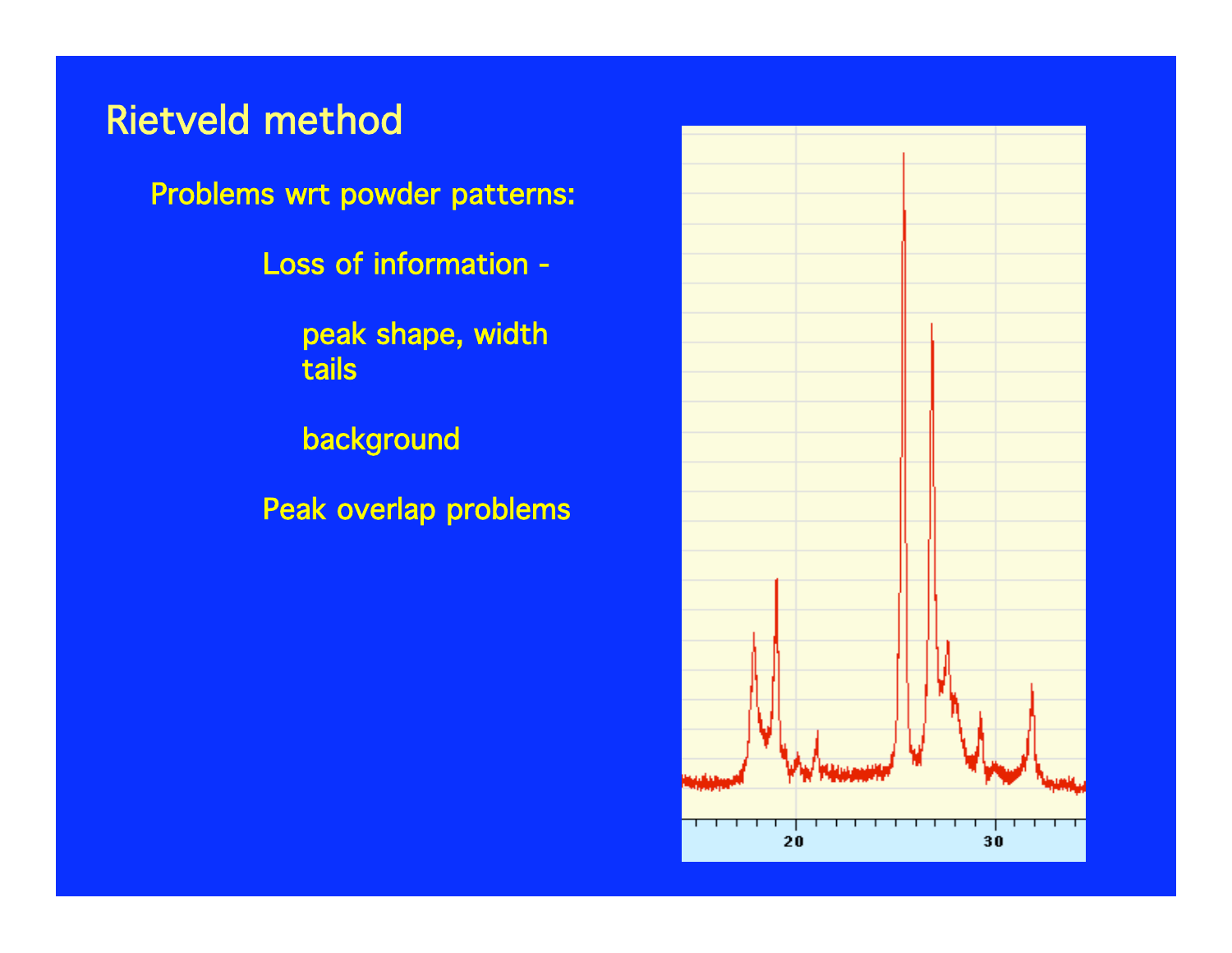Problems wrt powder patterns:

Loss of information -

 peak shape, width tails

background

Peak overlap problems

Other things:

Preferred orientation gives wrong intensities

What about multiple phase patterns?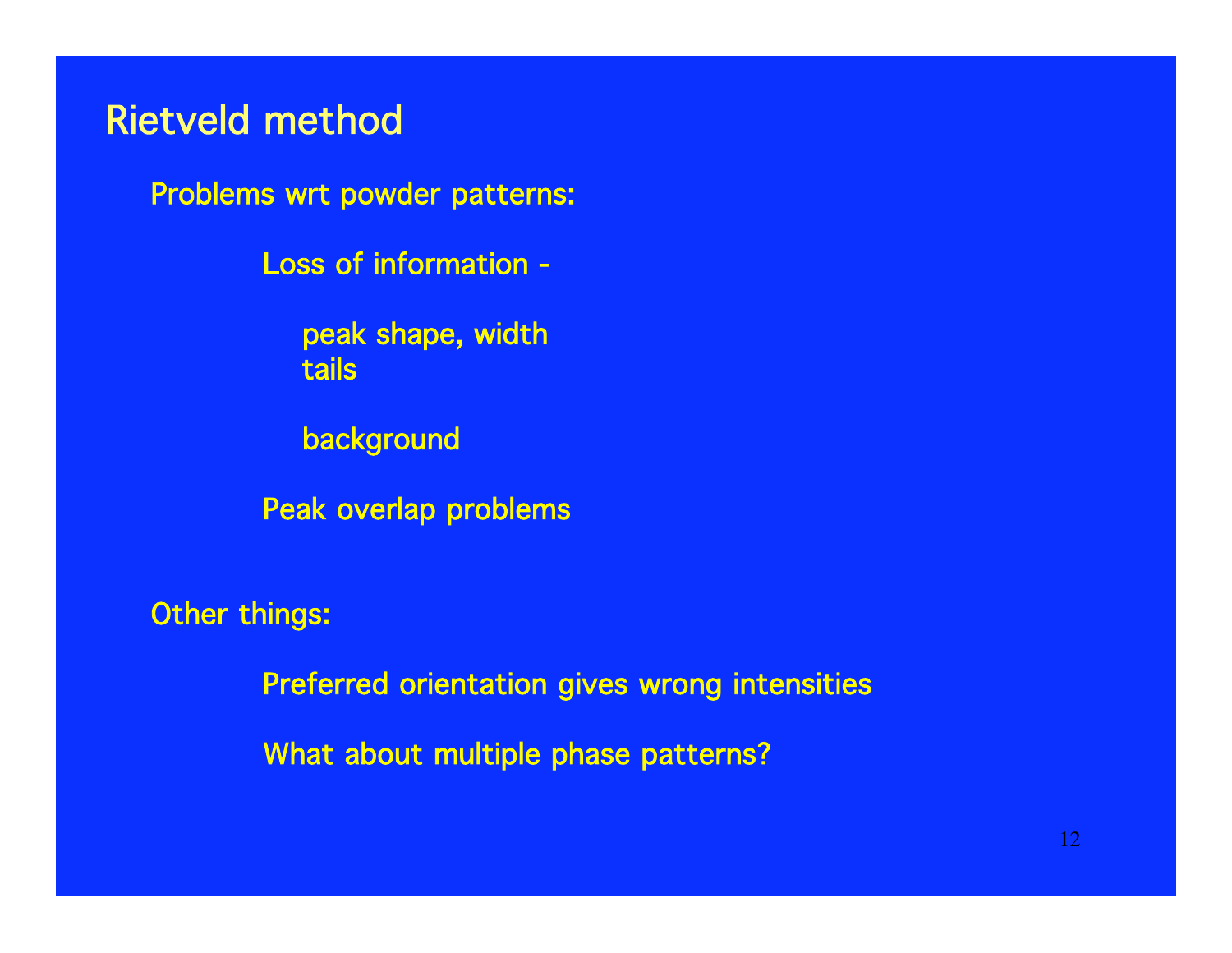Uses every datum  $(y_{obs})$  collected, individually

Each  $y_{obs}$  compared with a corresponding calculated value  $(y_{calc})$ 

Must be able to calculate  $y_{calc}$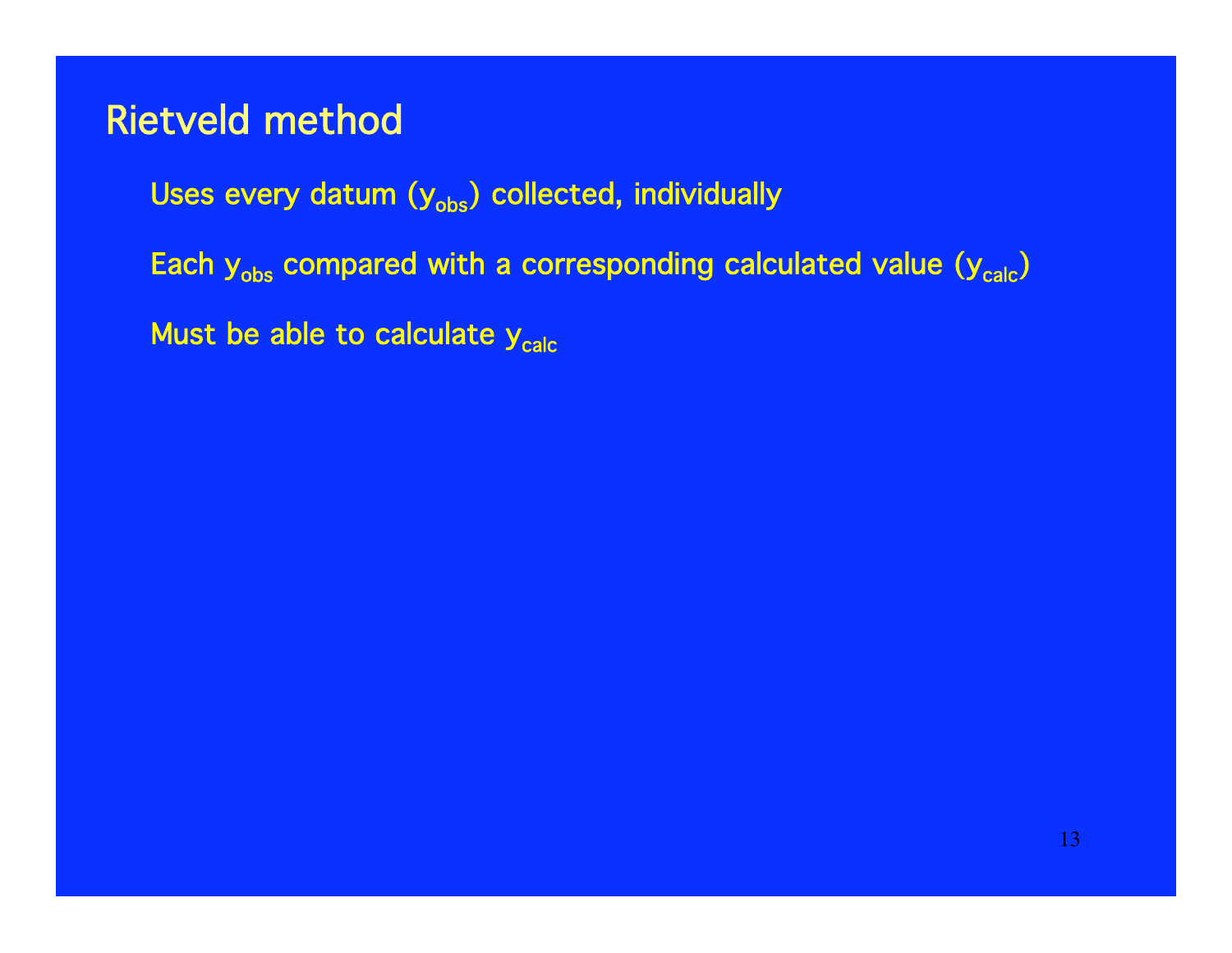- Uses every datum  $(y_{obs})$ collected, individually
- Each  $y_{obs}$  compared with a corresponding calculated value  $(y_{calc})$
- Must be able to calculate  $y_{calc}$
- Need models for all scattering effects both Bragg peaks & backgrd
- Models all involve parameters
- Herein lies the complexity of the method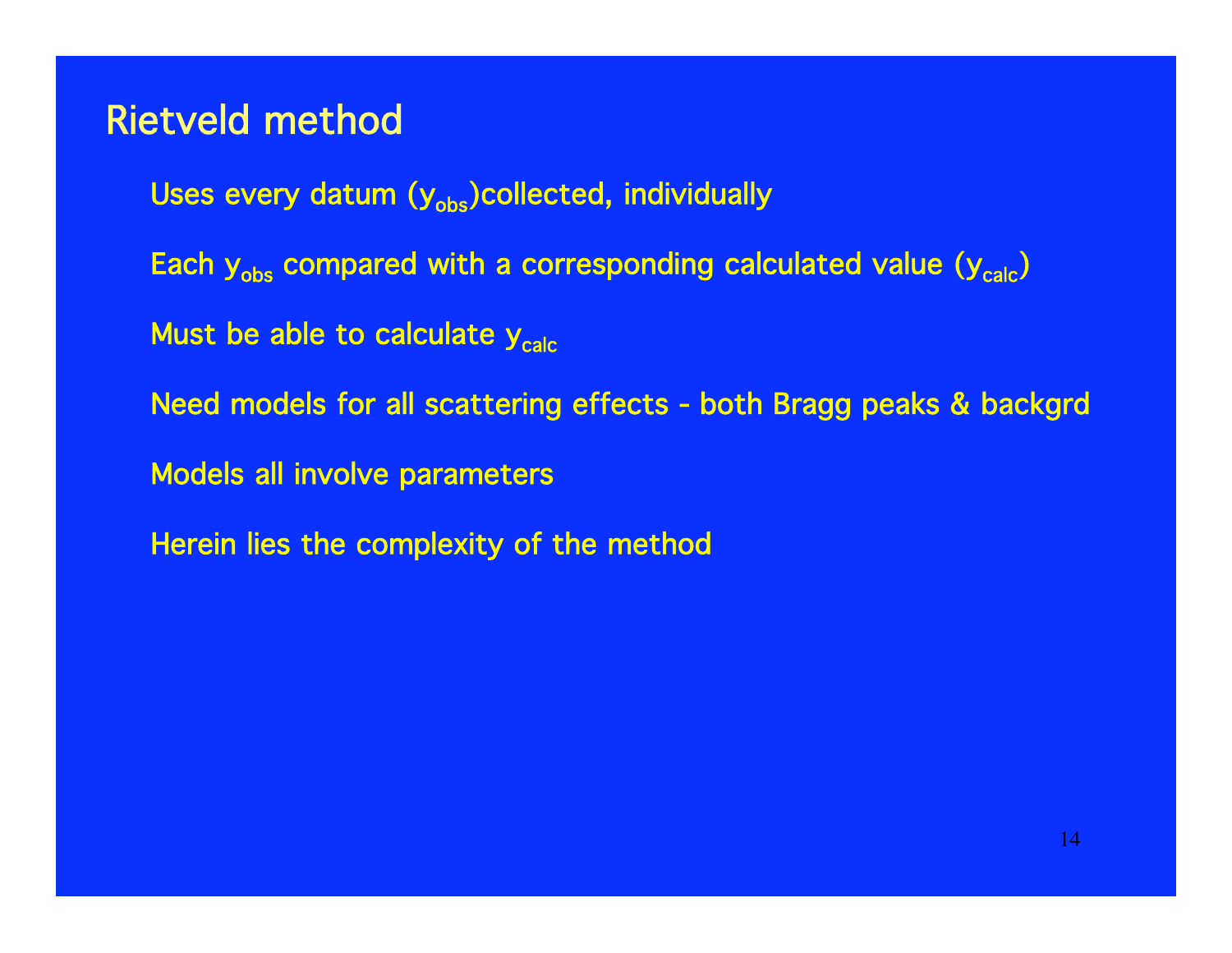Uses every datum  $(y_{obs})$ collected, individually

Each  $y_{obs}$  compared with a corresponding calculated value  $(y_{calc})$ 

Must be able to calculate  $y_{calc}$ 

Need models for all scattering effects - both Bragg peaks & backgrd

Models all involve parameters

Herein lies the complexity of the method

Change parameters according to the least squares criterion

**Minimize** 

$$
R = \sum_{i} w_i (y_i^{obs} - y_i^{calc})^2
$$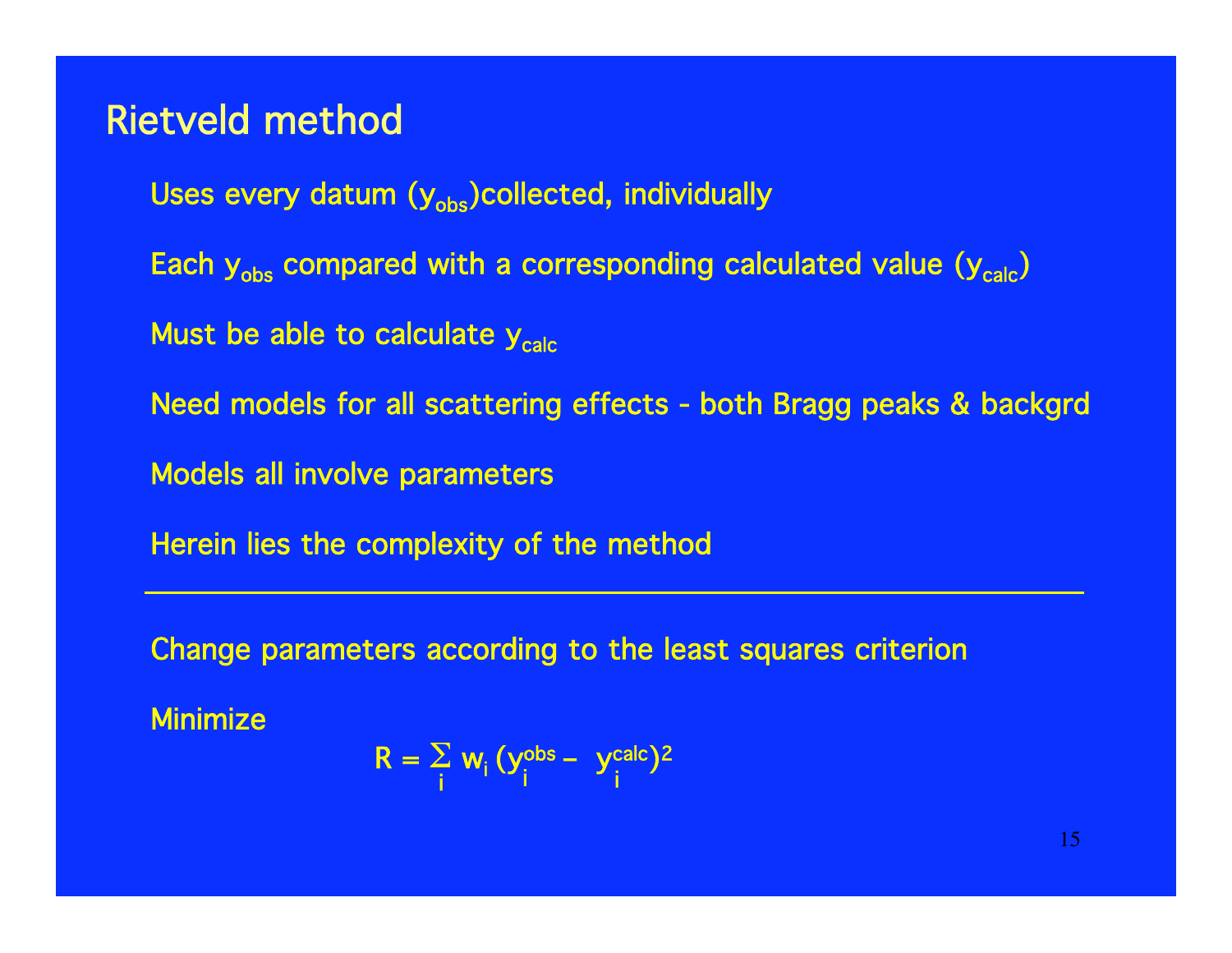- Rietveld algorithms 1966+
- Development of automated diffractometry early 1980s
- Increased computing power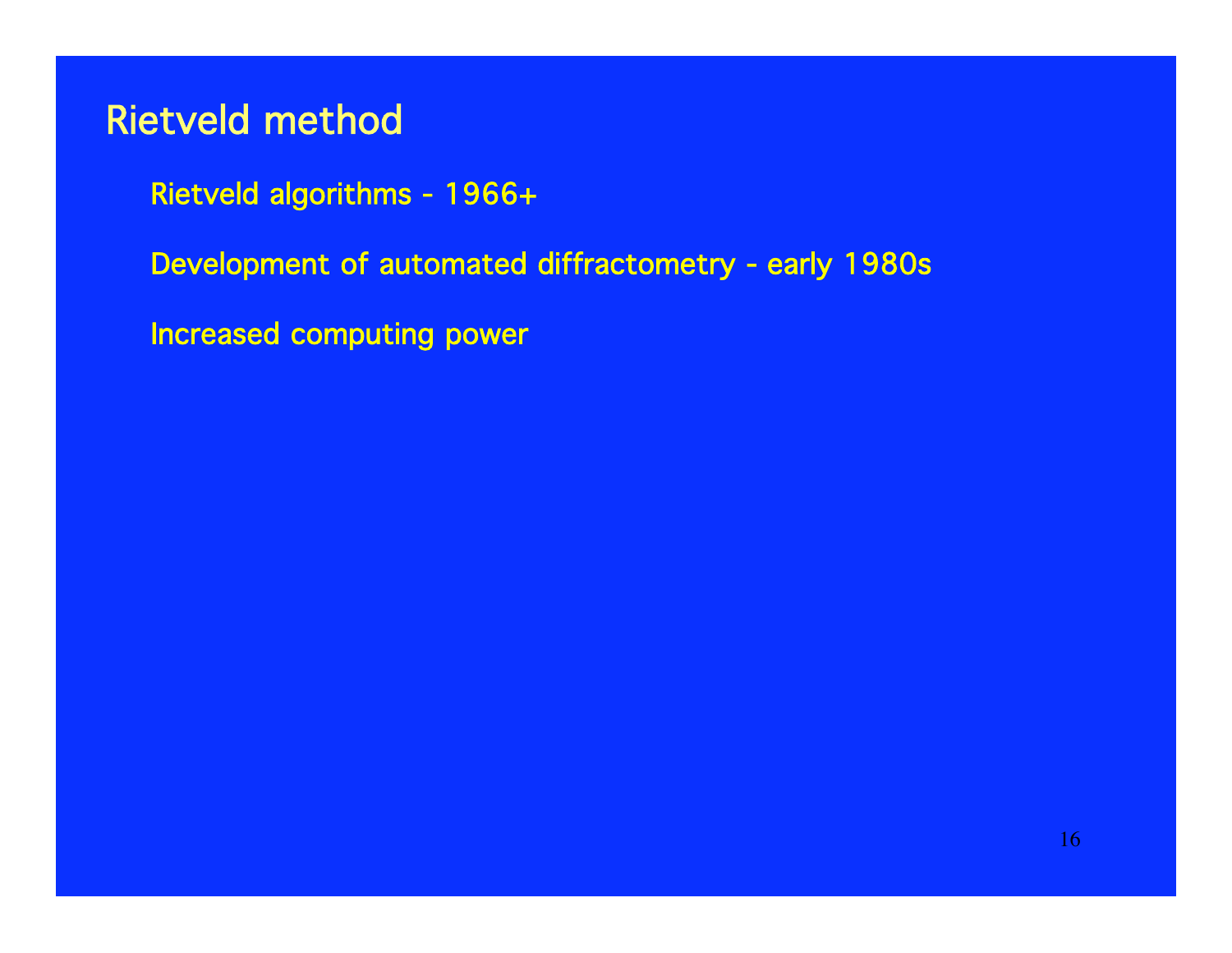Rietveld algorithms - 1966+

Development of automated diffractometry - early 1980s

Increased computing power

Rise of demand for information contained in peak shapes, background

crystallite size microstress thermal motion stacking faults amorphous content other atomic disorder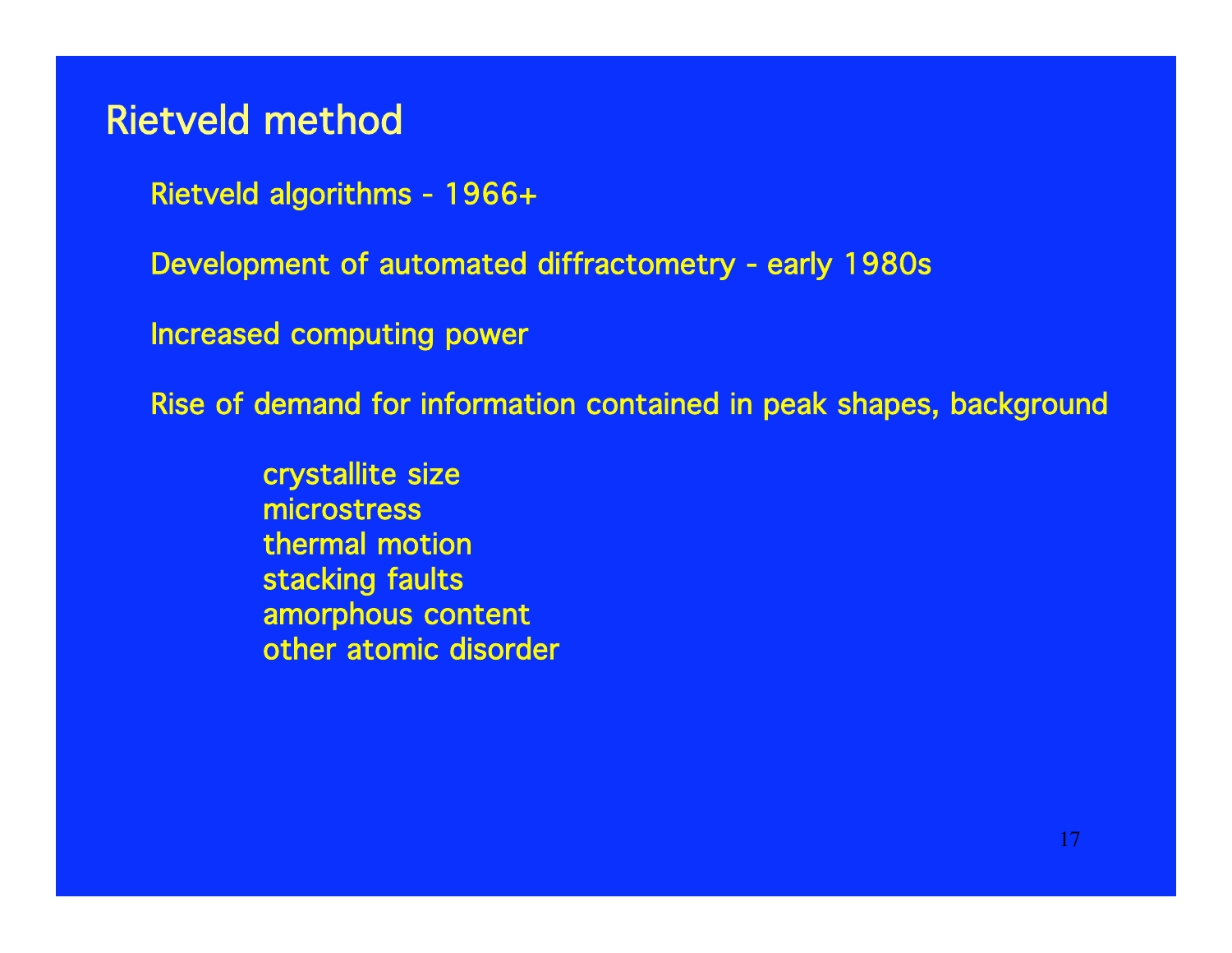Simple example – straight line fit

What is best straight line to represent these data?

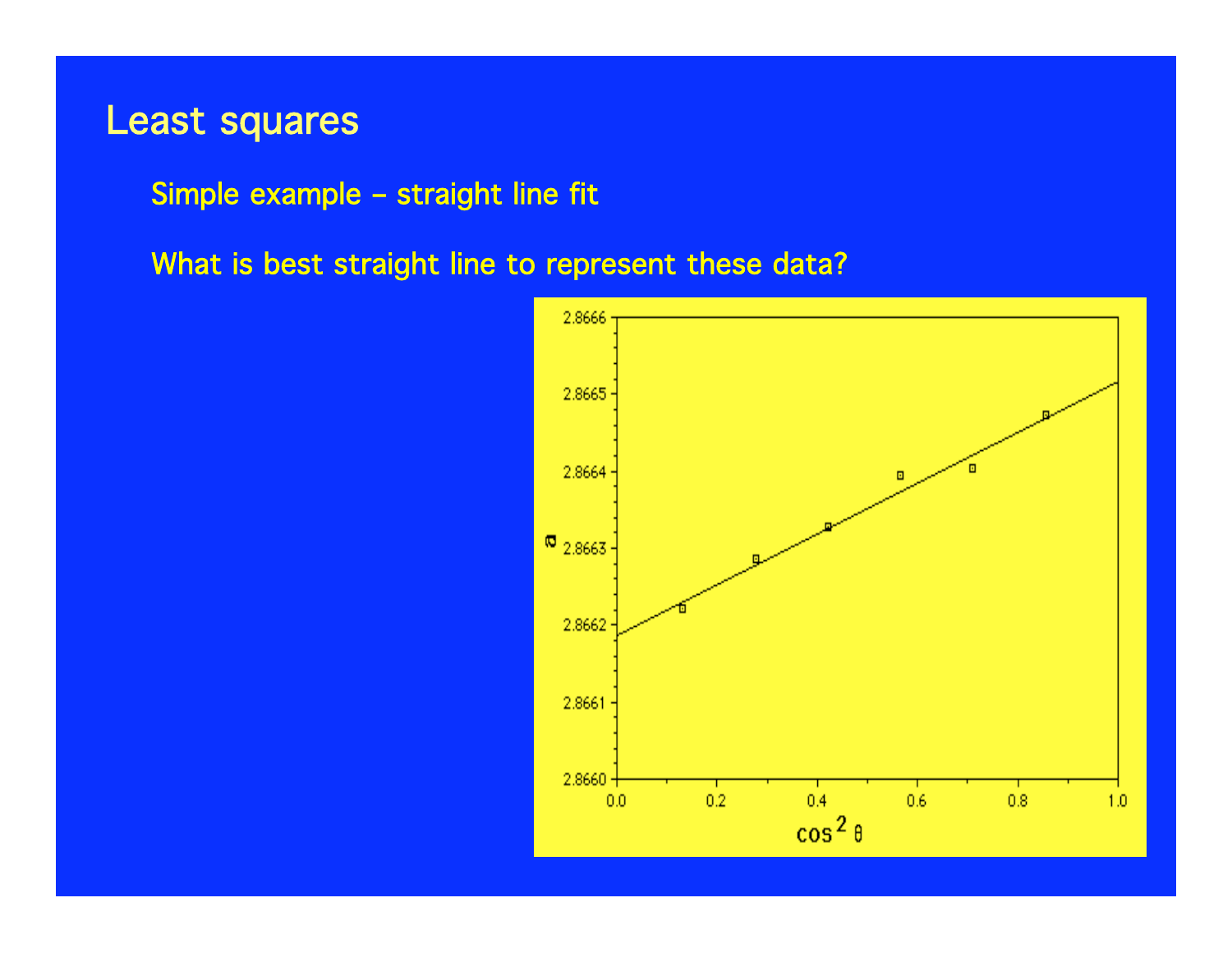Simple example – straight line fit

What is best straight line to represent these data?

Minimize sum of squares of these distances

$$
R = \sum_{i} (y_i^{obs} - y_i^{calc})^2
$$

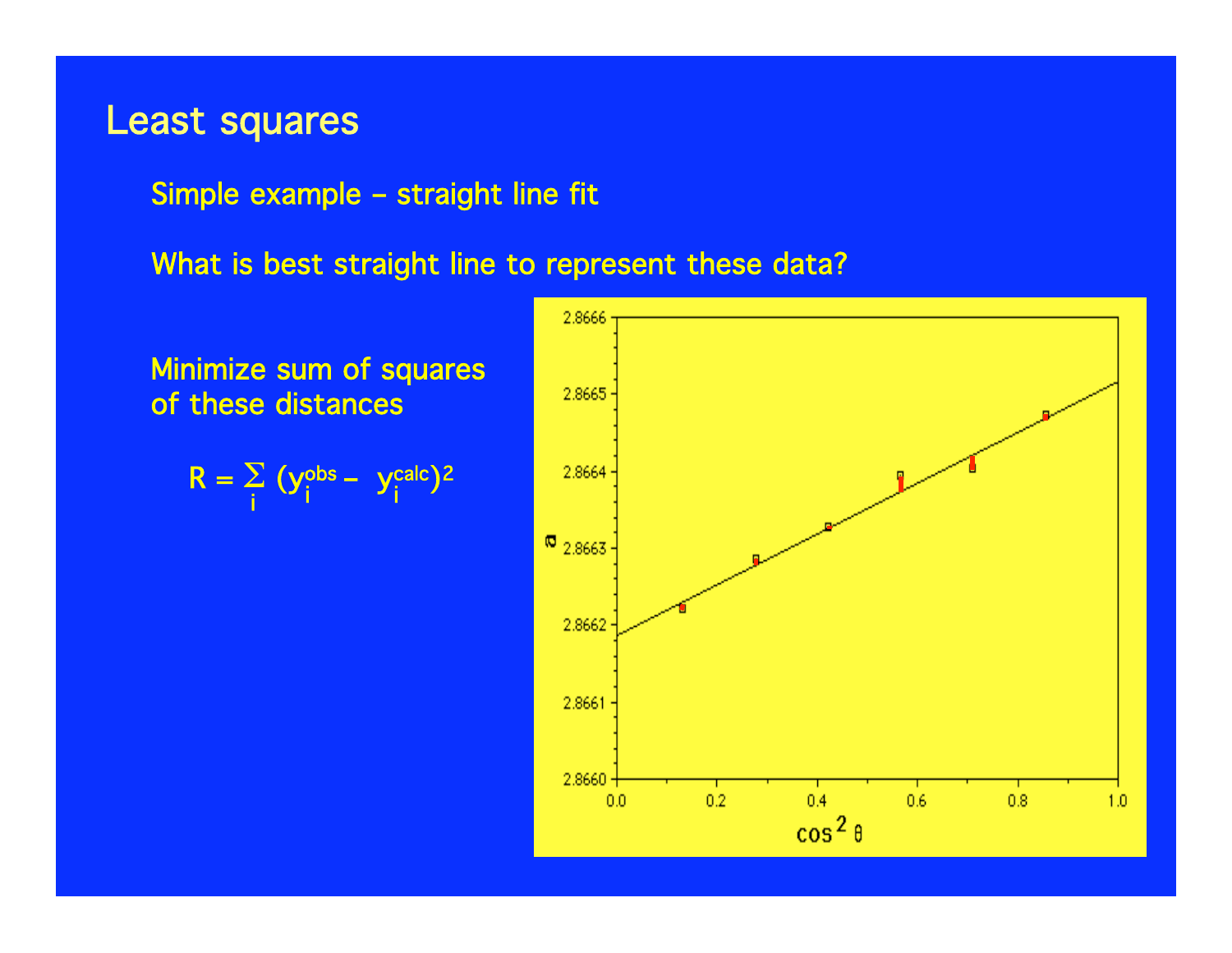Simple example – straight line fit

What is best straight line to represent these data?

Minimize sum of squares of these distances

$$
R = \sum_{i} (y_i^{obs} - y_i^{calc})^2
$$

y<sup>calc</sup> values unknown except i

 $y = mx + b$ (straight line)

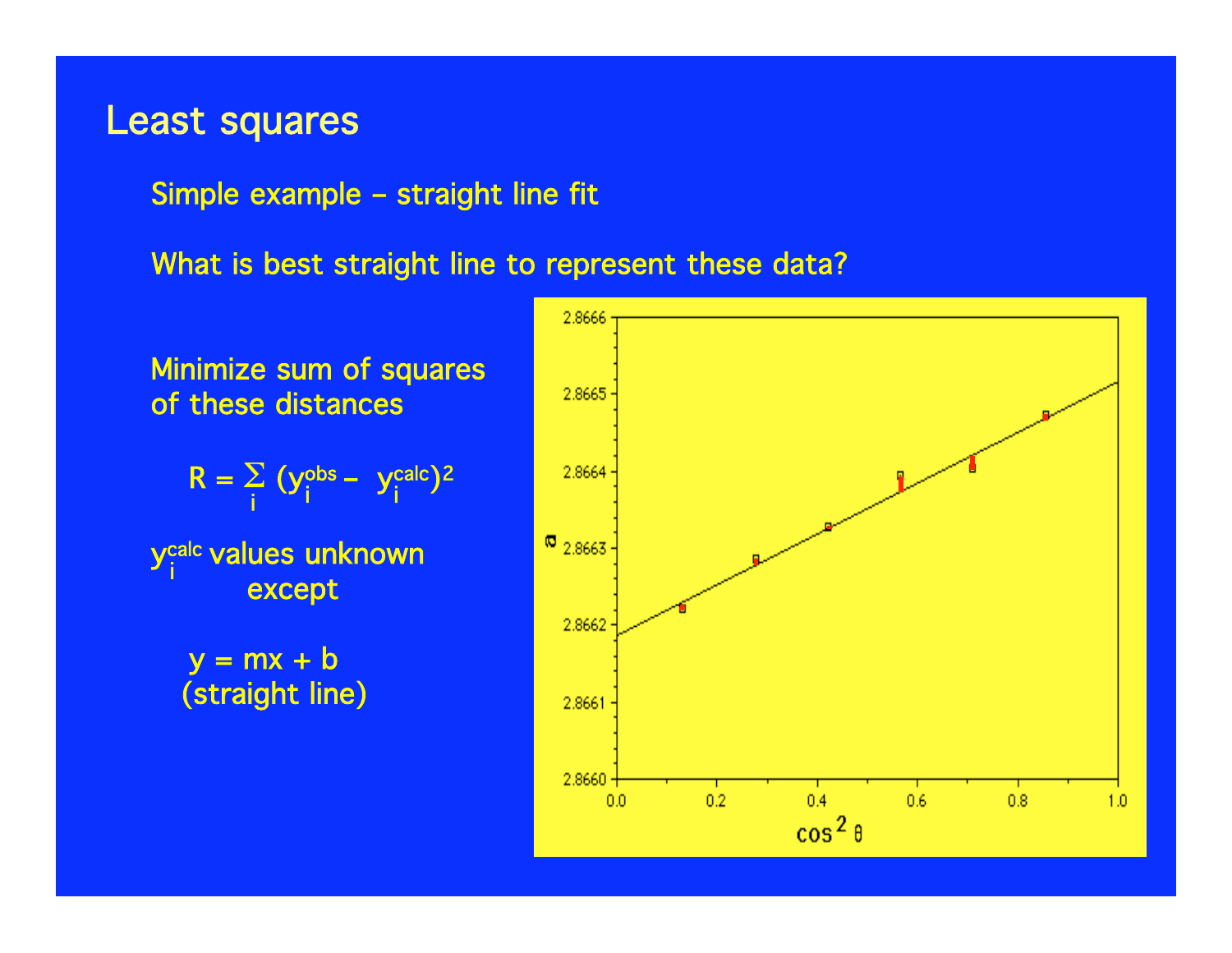Simple example – straight line fit

What is best straight line to represent these data?

Minimize sum of squares of these distances

$$
R = \sum_{i} (y_i^{obs} - y_i^{calc})^2
$$

y<sup>calc</sup> values unknown except i

 $y = mx + b$ (straight line) Then

$$
R = \sum_{i} (y_i^{obs} - (mx + b))^2
$$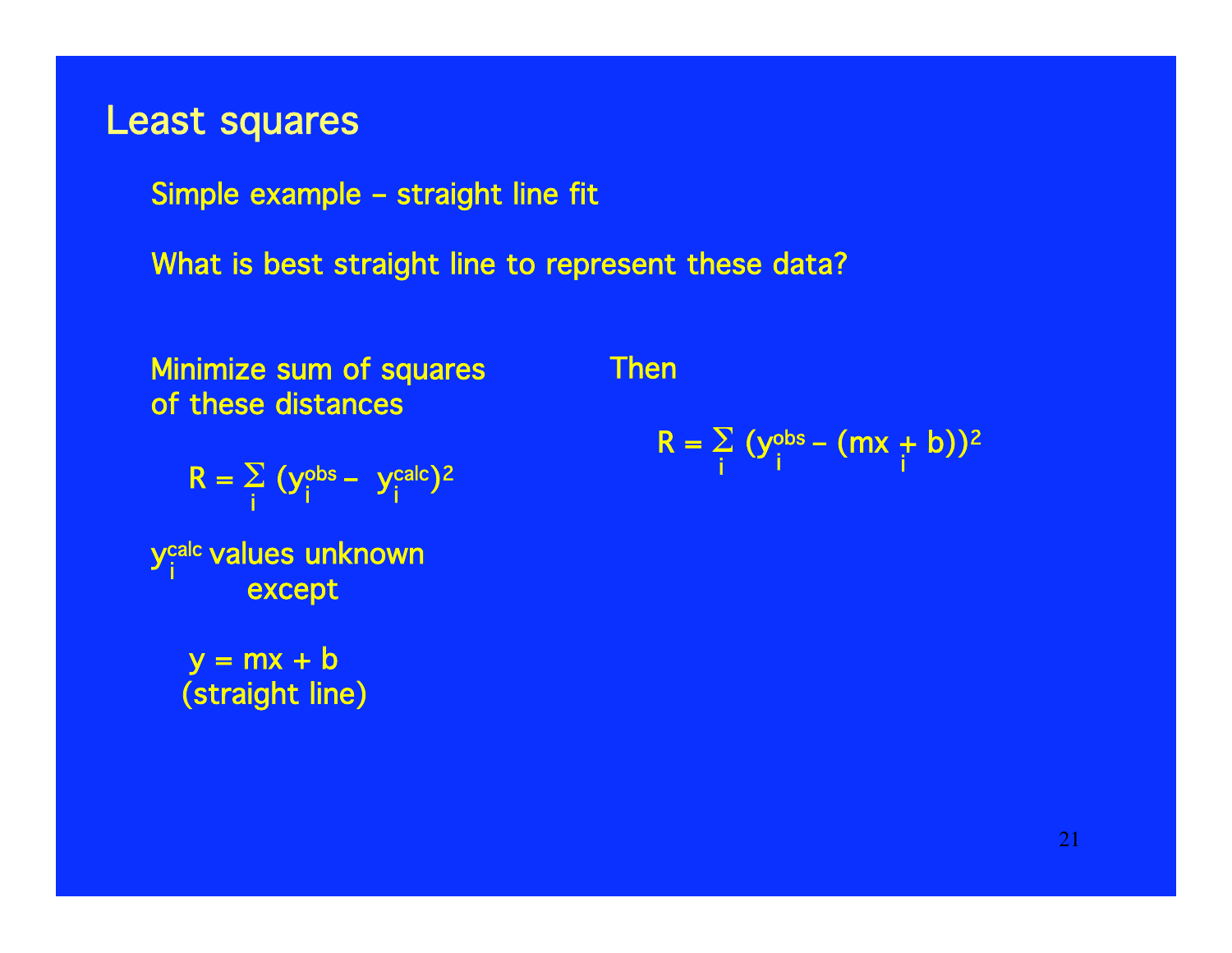Simple example – straight line fit

What is best straight line to represent these data?

Minimize sum of squares of these distances

$$
R = \sum_{i} (y_i^{obs} - y_i^{calc})^2
$$

y<sup>calc</sup> values unknown except i

 $y = mx + b$ (straight line) Then

$$
R = \sum_i (y_i^{obs} - (mx + b))^2
$$

Minimize R

∂R/∂m = ∂R/∂b = 0

$$
-2\Sigma (y^{obs} - (mx + b))x = 0
$$

 $-2\Sigma$  (y<sup>obs</sup> – (mx + b)) = 0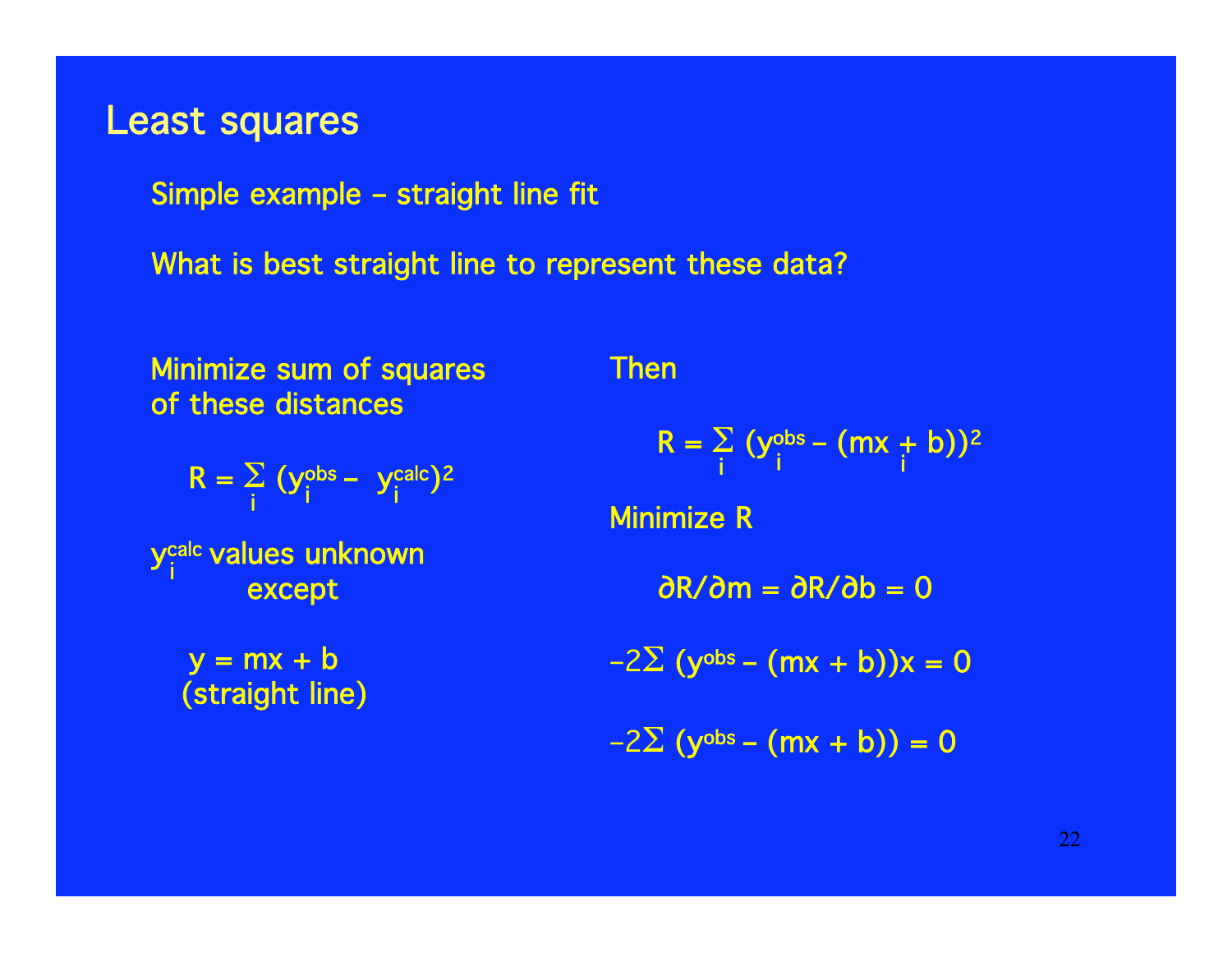Simple example – straight line fit

i  $-2\Sigma$  (y<sup>obs</sup> – (mx + b))x = 0  $\longrightarrow$   $\Sigma$  x<sub>i</sub>y<sup>obs</sup> = m  $\Sigma$  x<sup>2</sup> + b  $\Sigma$  x  $-2\Sigma$  (y<sup>obs</sup> – (mx + b)) = 0  $\longrightarrow$   $\Sigma$  y<sup>obs</sup> = m  $\Sigma$  x<sub>i</sub> + b  $\Sigma$  1 i i i i i i i i 'i i i i